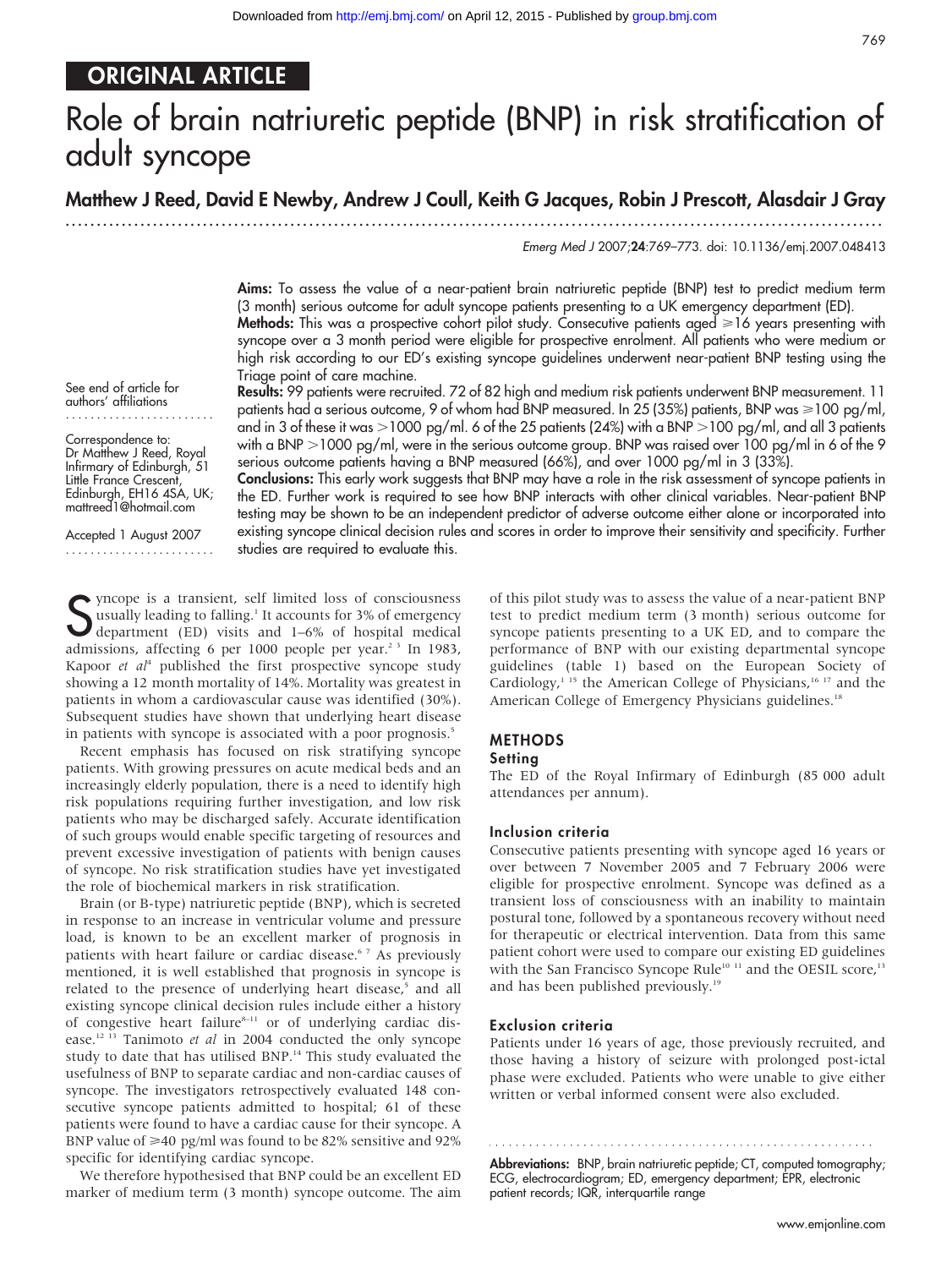Table 1 Our existing emergency department syncope guidelines based on the European Society of Cardiology,<sup>115</sup> the American College of Physicians,<sup>16</sup> <sup>17</sup> and the American College of Emergency Physicians guidelines<sup>18</sup>

| High risk (admit)                                                                                                                                                                                                                                                                                                                                                                                                                                                                                                                                                                                                                                                                                                                                                                                                                                                                                              | Medium risk (consider discharge with early outpatient review)                                                                                                                                                                                                                                                                                                                                                                                                                                                                                                                                                                                                                                                                                                                       |
|----------------------------------------------------------------------------------------------------------------------------------------------------------------------------------------------------------------------------------------------------------------------------------------------------------------------------------------------------------------------------------------------------------------------------------------------------------------------------------------------------------------------------------------------------------------------------------------------------------------------------------------------------------------------------------------------------------------------------------------------------------------------------------------------------------------------------------------------------------------------------------------------------------------|-------------------------------------------------------------------------------------------------------------------------------------------------------------------------------------------------------------------------------------------------------------------------------------------------------------------------------------------------------------------------------------------------------------------------------------------------------------------------------------------------------------------------------------------------------------------------------------------------------------------------------------------------------------------------------------------------------------------------------------------------------------------------------------|
| History findings<br>Palpitations related to syncope<br>Associated chest pain<br>Associated headache<br>Related to exertion<br>Family history of sudden death $<$ 60<br>Previous history of VT/VF/cardiac arrest<br>Examination findings<br>Systolic heart murmur heard<br>Signs of heart failure present<br>Systolic BP $<$ 90 mm Hg<br>Suspicion of pulmonary embolism<br>AAA detected<br>New neurological signs on examination<br>Suspicion of CVA or SAH<br>FOB present on PR exam<br>Other suspicions of GI bleed<br><b>ECG</b> findings<br>Mobitz type II second degree heart block<br>Mobitz type I (aka Wenkebach) second<br>degree heart block<br>• Bifascicular block<br>Complete heart block<br>Sinus pause $>3$ s<br>New ST elevation<br>VT<br>Sinus bradycardia $<$ 50<br>Sinoatrial block<br>$QTc > 450$ ms<br>New T wave/ST segment changes<br>Brugada syndrome (ST segment elevation<br>$V1-V3$ | History findings<br>$\bullet$ Age $>$ 60 years<br>No prodromal symptoms<br>Previous myocardial infarct<br>Known history of valvular heart disease<br>Known angina/coronary artery disease<br>Known history of congestive cardiac failure<br>Examination findings<br>$>$ 20 mm Hg drop on standing<br>Diastolic heart murmur heard<br>• Ventricular pause $>3$ s on carotid sinus massage<br>Trauma associated with collapse<br><b>ECG</b> findings<br>Right bundle branch block<br>$QRS$ duration $>120$ ms<br>• Old T wave/ST segment changes<br>Frequent pre-excited QRS complexes<br>Q waves unchanged from old ECG<br>Atrial fibrillation or flutter<br>PR > 200 ms (1st degree heart block)<br>$\bullet$<br>Low risk (consider discharge)<br>None of the above characteristics |

#### Study enrolment

Eligible patients were flagged at the ED high dependency triage area and a data collection form was placed in the patient's records. The treating doctor was responsible for deciding eligibility. Assessment of patients was carried out by routine ED clinical staff. A decision to enrol a patient was not overturned later by the study team and enrolled patients were analysed on an intention to treat basis. Written consent was obtained from all enrolled patients. This study received ethical approval from Lothian's Regional Ethical Committee.

#### Assessment

All patients underwent a standardised assessment using 31 predetermined variables (11 focused on clinical features, 9 on past medical history, and 11 concerning current medication), 28 examination variables and 26 electrocardiogram (ECG) variables. After a full history and examination, all patients who were medium or high risk according to our ED's existing syncope guidelines also had near-patient BNP testing. BNP was measured using a whole blood immunoassay technique utilising the Triage point of care machine. Treating physicians were not blinded to the result of the BNP test. Admitted patients also underwent a laboratory based troponin I at least 12 h post-syncope at the discretion of the admitting team. Patients were admitted, referred to medical outpatients, or discharged according to our ED's existing syncope guidelines and a study data collection form was completed for each patient.

#### End point measures

The primary end point was serious outcome at 3 months. Serious outcomes were pre-defined and were all cause death, acute myocardial infarction (history of chest pain or ECG changes and troponin I  $>$  2.0), life threatening arrhythmia (documented on monitor or ECG during inpatient stay or on outpatient Holter monitoring, and requiring treatment), pulmonary embolus (confirmed on ventilation perfusion scan (VQ) or CT pulmonary angiography scan (CTPA), and requiring treatment), cerebrovascular accident/subarachnoid haemorrhage (CT or lumbar puncture diagnosis), haemorrhage requiring a blood transfusion of 2 units or more during inpatient stay, and an acute surgical procedure or endoscopic intervention secondary to a suspected cause of syncope.

Once 3 months had elapsed following ED attendance, the hospital computer system was interrogated to see whether each patient had returned to any hospital in the Lothian region. The hospital records were reviewed for all patients who had attended the ED or outpatient department or who had been admitted as an inpatient. Any deceased patient in the Lothian region was also able to be identified via the hospital computer system and hospital records were acquired.

Hospital notes were reviewed to determine whether each patient had had a serious outcome within 3 months of their attendance to the ED with syncope. All patients were followed up. Two recruited patients from outside Lothian were contacted by phone. Hospital notes were available for all patients.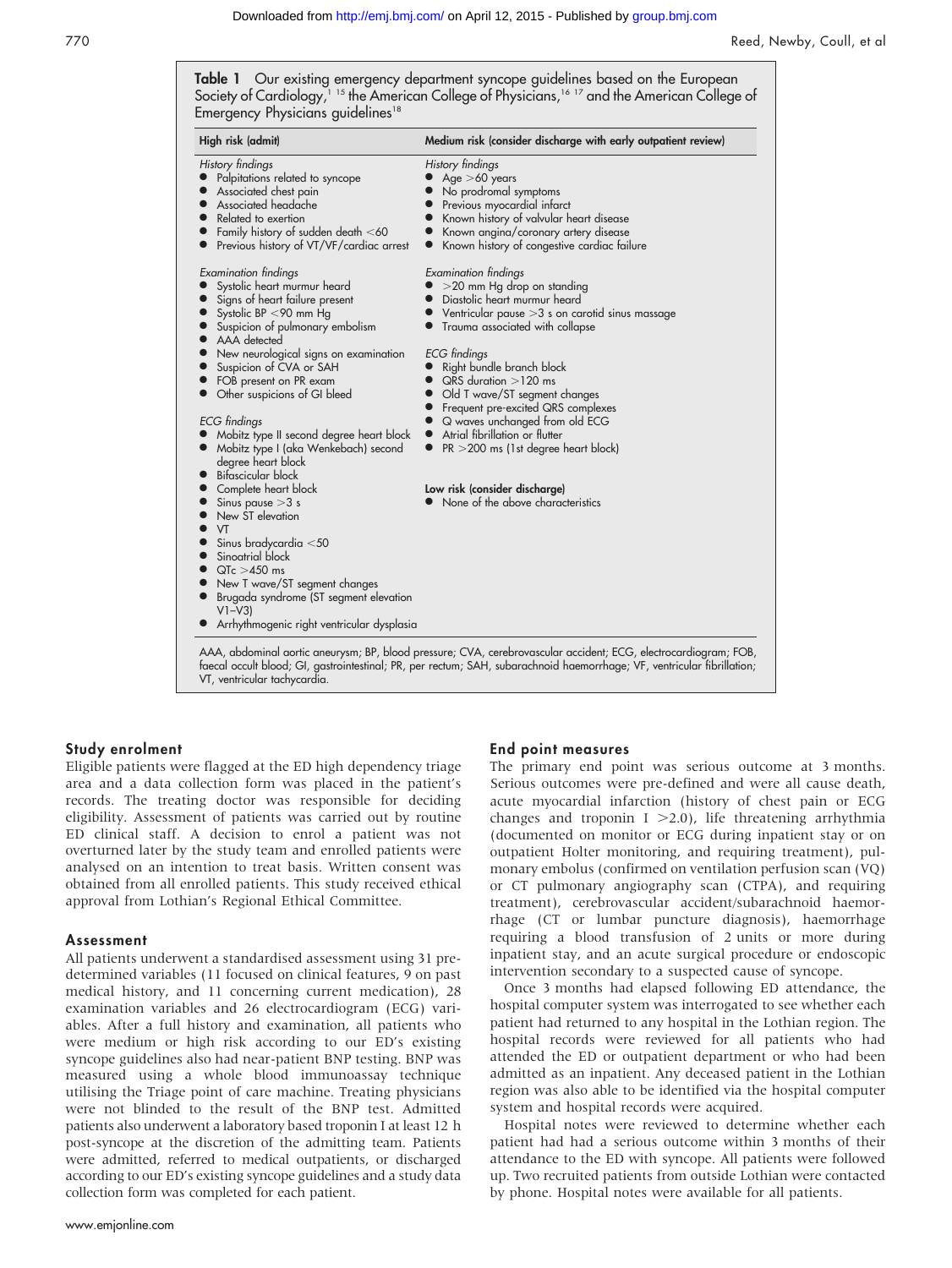Role of BNP in risk stratification of adult syncope 771

| Patient<br>study no. | Age | Sex | Serious outcome                                                                                                                                                                        | <b>Patient ESC risk</b> | <b>BNP</b><br>pg/ml |
|----------------------|-----|-----|----------------------------------------------------------------------------------------------------------------------------------------------------------------------------------------|-------------------------|---------------------|
| $\overline{7}$       | 68  | M   | Extreme bradycardia on 24 h tape including 2 pauses of 3.5 s and 4.0 s. Permanent<br>pacemaker inserted. Alive at 3 months                                                             | Medium                  | 461                 |
| 17                   | 71  | M   | Had AAA repair on day 1 with good recovery. Presented to the ED day 80 with leaking<br>AAA repair. Died in theatre                                                                     | High                    |                     |
| 24                   | 90  | F.  | Myocardial infarction (troponin 14.40). Also fast AF. Alive at 3 months                                                                                                                | High                    | 1340                |
| 32                   | 67  | M   | Re-presented to the emergency department in cardiac arrest day 32. Unsuccessfully<br>resuscitated. Primary cause unknown                                                               | High                    | 2040                |
| 43                   | 91  | M   | Ventricular standstill on ward. Permanent pacemaker inserted. Alive at 3 months                                                                                                        | High                    | 82.5                |
| 52                   | 66  | M   | Died in hospital on day 79 after a hospital readmission. Cause not identified                                                                                                          | High                    | 26.5                |
| 55                   | 76  | M   | Multiple episodes of ventricular tachycardia on ward. Internal defibrillator implanted.<br>Alive at 3 months                                                                           | High                    |                     |
| 59                   | 76  | M   | 2 episodes of ventricular standstill 7 s and 5 s each on 24 h tape. Diagnosis of episodic<br>complete heart block made and permanent pacemaker inserted. Alive at 3 months             | Medium                  | 16.3                |
| 63                   | 57  | F.  | Died day 6 after index hospital admission. Syncope secondary to massive upper<br>gastrointestinal haemorrhage. Patient also had terminal lung cancer                                   | High                    | 1040                |
| 66                   | 74  | M   | Died day 6 after index hospital admission of left internal carotid artery thrombosis and<br>left cerebral infarct. Also secondary right sided bronchopneumonia                         | Medium                  | 144                 |
| 78                   | 81  | F   | Initial syncope thought secondary to hypotension. Interval 24 h tape showed episodes of fast<br>AF and 5 prolonged pauses up to 3.6 s. Permanent pacemaker inserted. Alive at 3 months | Medium                  | 489                 |

M, male.

#### Review of missed patients

In order to determine the recruitment rate of patients into the study, a retrospective search was conducted of all ED electronic patient records (EPR) between 7 November 2005 and 7 February 2006 looking for the keywords ''syncope'', ''collapse'', "faint", "loss of consciousness" or "loc" appearing anywhere on the EPR. All EPRs with one of these terms were then hand searched and a decision was made from the notes whether the patient fitted the study's inclusion criteria. A list was compiled of all patients who fitted the study inclusion criteria but who had not been enrolled, along with their demographic details, and these were compared to those patients who had been enrolled into the study.

#### Statistical analysis

All patient data were entered into a specially designed Microsoft Access database and exported into Microsoft Excel for statistical analysis. Sensitivity, specificity, predictive values and likelihood ratios were calculated for  $BNP > 100$  pg/ml,  $BNP$ .1000 pg/ml and for current ED guidelines, and serious and

non-serious outcome groups were compared using the Fisher exact test. The small sample size precluded calculation of receiver operator curves. The BNP cut off values of 100 pg/ml and 1000 pg/ml were decided before the study. The Triage point of care BNP assay defines any BNP value  $>100$  pg/ml as an abnormal value. This value and a value 10-fold greater were arbitrarily chosen for analysis. This upper cut off was chosen as it was thought to be potentially high enough to be a possible rule-in value. A future larger study will attempt to define possible rule-in and rule-out levels using receiver operator curves.

The ''study group'' and the ''missed group'' were compared using the  $\chi^2$  test and the Mann–Whitney U test, and the "BNP group'' and the ''missed BNP'' group were compared using the Fisher exact test.

#### RESULTS

Ninety-nine consecutive adult patients were recruited over a 3 month period between 7 November 2005 and 7 February 2006. It was thought that 100 patients had been enrolled; however, one patient episode had been erroneously duplicated

|                                            | Serious outcome | No serious outcome | Total |
|--------------------------------------------|-----------------|--------------------|-------|
| Total patients                             | 11(11%)         | 88 (89%)           | 99    |
| Admitted                                   | 11(25%)         | 33 (75%)           | 44    |
| Discharged                                 | $0(0\%)$        | 55 (100%)          | 55    |
| High risk group (based on ED guidelines)   | 7(22%)          | 25 (78%)           | 32    |
| Medium risk group (based on ED guidelines) | 4 (8%)          | 47 (92%)           | 51    |
| Low risk group (based on ED guidelines)    | $0(0\%)$        | 16 (100%)          | 16    |
| <b>BNP</b> not measured                    | 2(7%)           | 25 (93%)           | 27    |
| $BNP < 100$ pg/ml                          | 3(6%)           | 44 (94%)           | 47    |
| BNP $\geq$ 100 pg/ml but <1000 pg/ml       | 3(14%)          | 19 (86%)           | 22    |
| $BNP \ge 1000$ pg/ml                       | 3(100%)         | $0(0\%)$           | 3     |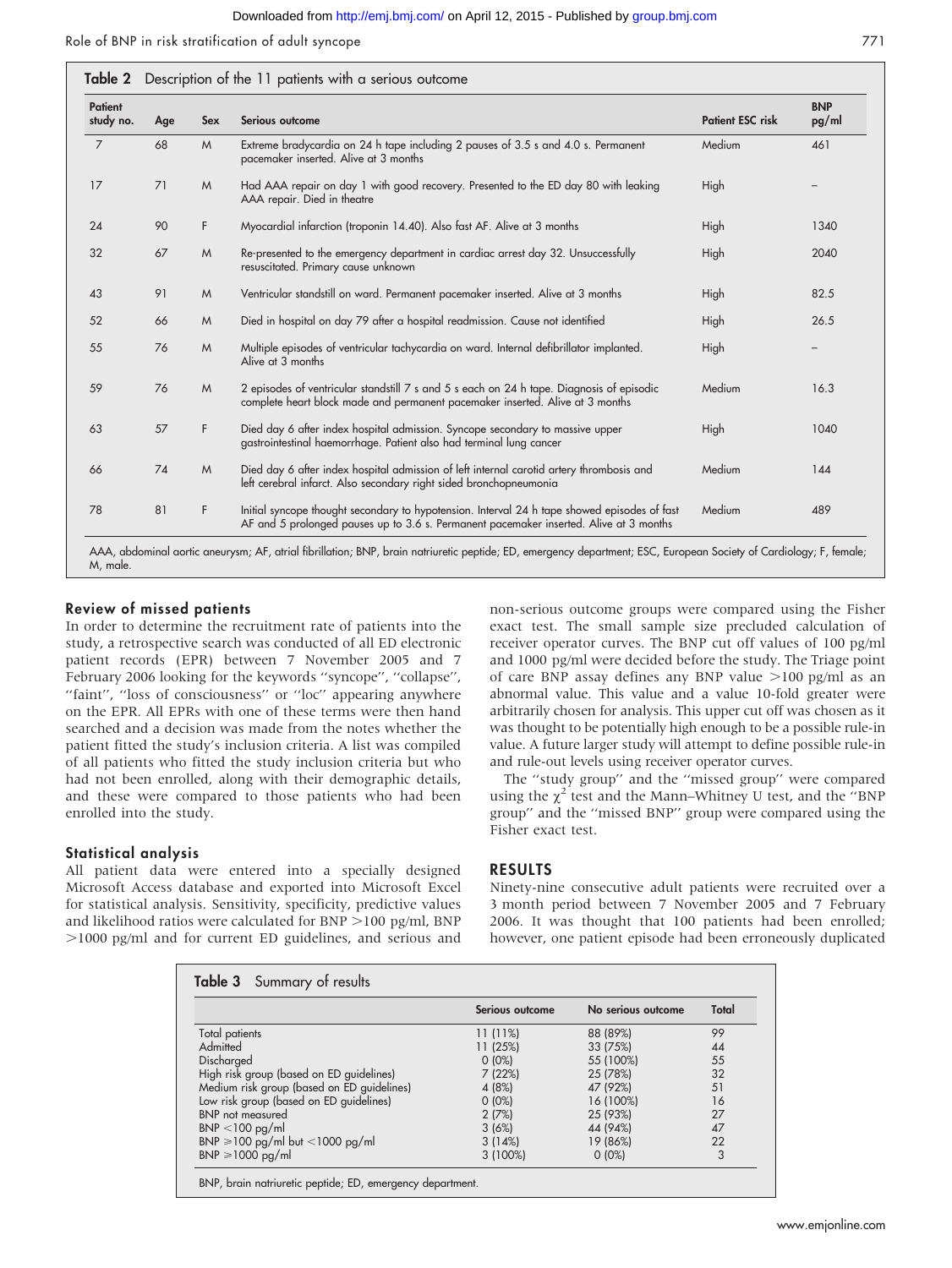#### Downloaded from<http://emj.bmj.com/>on April 12, 2015 - Published by [group.bmj.com](http://group.bmj.com)



**Figure 1** Relation between brain natriuretic peptide (BNP) level and outcome of study patients at 3 months.

during data entry. Forty-four patients were admitted to hospital and 55 were discharged from the ED. Eight of the 11 patients with a serious outcome had this by 7 days, and three further patients had developed a serious outcome by 3 months. In total, therefore, 11 patients (11.1%) had a serious outcome by 3 months. Of these, five patients had died and six others had an alternative serious outcome (table 2). All 11 had been admitted to hospital from the ED (table 3).

Seventy-two of the 82 medium and high risk patients had BNP measured, nine of whom had a serious outcome (12.5%) (fig 1). Those medium and high risk patients who did not undergo BNP measurement were missed because of either enrolling doctor error (seven patients) or BNP Triage point of care machine or operator error (three patients). The percentage serious outcome in those high and medium risk patients having BNP measured (72 patients) and the percentage serious outcome in the high and medium risk patients who did have BNP measured (10 patients) was not significantly different  $(p = 0.617, \text{ns}, \text{Fisher exact test}).$ 

A BNP cut off of >100 pg/ml was more sensitive than current ED guidelines for predicting medium term (3 month) serious outcome for syncope patients presenting to our ED (0.667 vs 0.636) with a similar specificity (table 4). A BNP cut off of  $\geq 1000$  pg/ml had a specificity of 1 compared to that of 0.716 for current ED guidelines. While the BNP in two of these patients would have been unlikely to affect a decision to admit (acute myocardial infarction and massive upper gastrointestinal bleed both apparent on admission), in the third, there was no suspicion of likely poor outcome at the time of the patient's initial presentation to the ED.

Thirty of those admitted had troponin I measured, and only one of these was raised (14.40 ng/ml). This was thought to be due to an acute myocardial infarction. Of the 11 patients who developed a serious outcome, six had troponin measured and in only one was it raised.

A total of 263 patients presenting during the study period were identified from the EPR search as fitting the study's inclusion criteria. The study therefore enrolled 37.6% of patients eligible for inclusion. There were 74 men (45%) and 90 women in the ''missed group'', compared to 48 men (48%) and 51 women in the "study group" ( $p = 0.60$ , ns,  $\chi^2$ ). Neither the ages of the ''study group'' or ''missed group'' were normally distributed. Median age of the ''study group'' was 71.0 years (interquartile range (IQR) 47–81 years) and of the ''missed group" was 62.5 years (IQR 29-78 years) ( $p = 0.047$ , significant at the 5% level, Mann–Whitney U test).

|                                             | Table 4 Sensitivity, specificity, positive predictive value, negative |                                                                                                                                                                                |                              |                              | predictive value, positive likelihood ratio, negative likelihood ratio and p value of selected characteristics |                          |
|---------------------------------------------|-----------------------------------------------------------------------|--------------------------------------------------------------------------------------------------------------------------------------------------------------------------------|------------------------------|------------------------------|----------------------------------------------------------------------------------------------------------------|--------------------------|
|                                             | ΡN                                                                    | NP <sub>N</sub>                                                                                                                                                                | Sensitivity                  | Specificity                  |                                                                                                                | $\frac{1}{1}$            |
| $BN > 100$ pg/ml                            | $0.240$ (0.102 to 0.455)                                              | $0.936$ $(0.814$ to $0.983$                                                                                                                                                    | $0.667$ (0.309 to 0.910)     | 0.698 (0.568 to 0.804)       | $2.211(1.219$ to $4.010$                                                                                       | $0.477$ (0.187 to 1.219) |
| BNP >1000 pg/ml                             | 1.000 (0.310 to 1.000)                                                | 0.913(0.814 to 0.964                                                                                                                                                           | $0.333$ $(0.090$ to $0.691)$ | 1.000 (0.928 to 1.000)       | $\ln f \ln/a$                                                                                                  | 0.667 (0.420 to 1.058)   |
| High risk group (based<br>on ED quidelines) | $0.219$ (0.099 to 0.404)                                              | 0.940 (0.847 to 0.98)                                                                                                                                                          | $0.636$ $(0.316$ to $0.876)$ | $0.716$ $(0.608$ to $0.804)$ | 2.240 (1.284 to 3.907)                                                                                         | 0.508 (0.230 to 1.120)   |
| Confidence intervals in parentheses.        |                                                                       | BNP, brain natriuretic peptide; ED, emergency department; +LR, positive likelihood ratio; –LR, negative likelihood ratio; NPV, negative value; PPV, positive predictive value. |                              |                              |                                                                                                                |                          |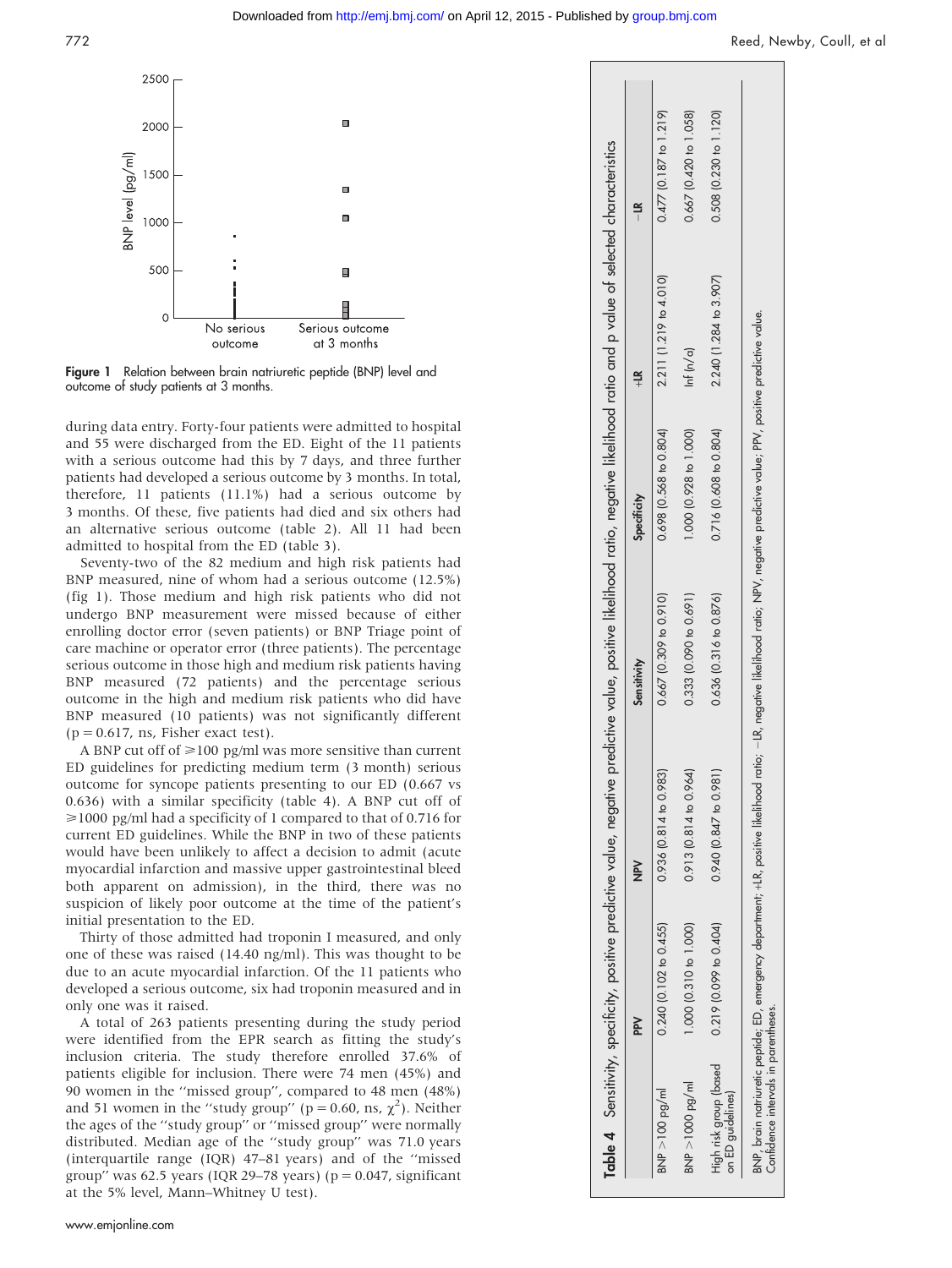Role of BNP in risk stratification of adult syncope 773

#### **DISCUSSION**

This is the first study that has looked at using biochemical markers to aid rapid risk stratification of patients presenting to the ED with syncope. There are currently several risk stratification scores $s<sup>2-13</sup>$  and also various guidelines to help the emergency physician decide who should be admitted for further investigation, and who could be safely discharged. Some of these rules have been derived to predict short term outcome (7 days) and some to predict longer term outcome (12 months).

We chose to look at a medium term (3 month) serious outcome. The goal of an ED risk stratification tool is to detect patients who are at risk of an imminent serious outcome, the course of which may be altered by early investigation, admission and intervention. A proportion of the short term (7 day) serious outcomes were expected to include such conditions as ruptured abdominal aortic aneurysms and subarachnoid haemorrhages. BNP is unlikely to be useful at predicting serious outcome in this non-cardiac syncope group. We also decided not to measure BNP in patients who were classified as low risk. This was because of the expected very low rate of serious outcome in this group.

Only one patient who had an adverse outcome had a raised troponin I at 12 h. This suggests that the good sensitivity that BNP shows for serious outcome is not due to it acting as a marker of myocardial ischaemia.

Patients who had been ''missed'' for inclusion into the study were statistically slightly younger compared to those enrolled into the ''study'' group. This is probably due to ED staff failing to enrol some younger syncope patients into the study. These patients would be more likely to be low risk and would therefore not have been eligible for BNP and troponin I testing. This difference is therefore unlikely to have biased the study findings.

This study shows that BNP may be a very useful predictor of serious outcome in syncope patients presenting to the ED. The advantage of the near-patient test is its immediate availability which makes it extremely useful for rapid ED decision making. BNP should now be included as a predictor variable in a large derivation and validation study of syncope to see if it is an independent predictor of adverse outcome and, if so, whether it has a role alone or as part of a clinical decision rule to aid the management of patients presenting with possible cardiac syncope to the ED. A power calculation suggests that 500 patients would be required in both the derivation and validation arms of such a study.

#### Conclusions

This early work suggests that BNP may have a role in the risk assessment of syncope patients in the ED. Further work is required to see how BNP interacts with other clinical variables. A BNP cut off of  $\geq 100$  pg/ml has a reasonable sensitivity for serious outcome, while a cut off of  $\geq$ 1000 pg/ml has an excellent positive predictive value and specificity. Near-patient BNP testing may be shown to be an independent predictor of adverse outcome either alone or incorporated into existing syncope clinical decision rules and scores in order to improve their sensitivity and specificity. Further studies are required to evaluate this.

#### ACKNOWLEDGEMENTS

Thanks to Ina Sutherland in medical records and to the medical and nursing staff in the Edinburgh Royal Infirmary Emergency Department.

.......................

## Authors' affiliations

Matthew J Reed, Keith G Jacques, Alasdair J Gray, Department of Emergency Medicine, Royal Infirmary of Edinburgh, Edinburgh, UK David E Newby, Centre for Cardiovascular Sciences, University of Edinburgh, Edinburgh, UK

Andrew J Coull, Department of Medicine of the Elderly, Royal Infirmary of Edinburgh, Edinburgh, UK

Robin J Prescott, Medical Statistical Unit, Public Health Sciences, University of Edinburgh, Medical School, Edinburgh, UK

Competing interests: The near-patient BNP test strips and Triage point of care machine were supplied by Biosite.

#### **REFERENCES**

- 1 Brignole M, Alboni P, Benditt D, et al. Task Force on Syncope, European Society of Cardiology. Guidelines on management (diagnosis and treatment) of syncope. Eur Heart J 2001; 22:1256-306.
- 2 Maisel WH, Stevenson WG. Syncope: getting to the heart of the matter. N Engl J Med 2002;347:931–3.
- 3 Soteriades ES, Evans JC, Larson MG, et al. Incidence and prognosis of syncope. N Engl J Med 2002;347:878–85.
- 4 **Kapoor WN**, Karpt M, Wieand S, *et al.* A prospective evaluation and tollow-up of patients with syncope. N Engl J Med 1983;309:197–204.
- 5 Kapoor WN, Hanasu BH. Is syncope a risk factor for poor outcomes?
- Comparison of patients with and without syncope. Am J Med 1996;100:646-55. 6 Doust JA, Glasziou PP, Pietrzak E, et al. A systematic review of the diagnostic accuracy of natriuretic peptides for heart failure. Arch Intern Med 2004;164:1978–84.
- 7 Doust JA, Pietrzak E, Dobson A, et al. How well does B-type natriuretic peptide predict death and cardiac events in patients with heart failure? Systematic review. BMJ 2005;330:625-7
- 8 Martin GJ, Adams SL, Martin HG, et al. Prospective evaluation of syncope. Ann Emerg Med 1984;13:499–504.
- 9 Sarasin FP, Hanusa BH, Perneger T, et al. A risk score to predict arrhythmias in patients with unexplained syncope. Acad Emerg Med 2003;10:1312–17.
- 10 Quinn JV, Stiell IG, McDermott DA, et al. Derivation of the San Francisco Syncope Rule to predict patients with short-term serious outcomes. Ann Emerg Med 2004;43:224–32.
- 11 **Quinn JV**, McDermott DA, Stiell IG, et al. Prospective validation of the San Francisco Syncope Rule to predict patients with serious outcomes. Ann Emerg Med 2006;47:448–53.
- 12 Oh JH, Hanusa BH, Kapoor WN, et al. Do symptoms predict cardiac arrhythmias and mortality in patients with syncope? Arch Intern Med 1999;159:375–80.
- 13 Colivicchi F, Ammirati F, Melina D, et al. Development and prospective validation of a risk stratification system for patients with syncope in the emergency department: the OESIL risk score. *Eur Heart J* 2003;24:811-19.
- 14 Tanimoto K, Yukiiri K, Mizushige K, et al. Usefulness of brain natriuretic peptide as a marker for separating cardiac and noncardiac causes of syncope. Am J Cardiol 2004;93:228–30.
- 15 Brignole M, Alboni P, Benditt DG, et al. Task Force on Syncope, European Society of Cardiology. Guidelines on management (diagnosis and treatment) of syncope – update 2004. Executive summary. Eur Heart J 2004;25:2054–72.
- 16 Linzer M, Yang EH, Estes NA III, et al. Diagnosing syncope. 1. Value of history, physical examination, and electrocardiography: clinical efficacy assessment project of the American College of Physicians. Ann Intern Med 1997;126:989–96.
- 17 Linzer M, Yang EH, Estes NA III, et al. Diagnosing syncope. 2. Unexplained syncope: clinical efficacy assessment project of the American College of Physicians. Ann Intern Med 1997;127:76-86.
- 18 Molzen GW, Suter RE, Whitson R. American College of Emergency Physicians: clinical policy: critical issues in the evaluation and management of patients presenting with syncope. Ann Emerg Med 2001;37:771–6.
- 19 Reed MJ, Newby DE, Coull AJ, et al. The Risk stratification Of Syncope in the Emergency department (ROSE) pilot study: a comparison of existing syncope guidelines. Emerg Med J 2007;24:270–5.